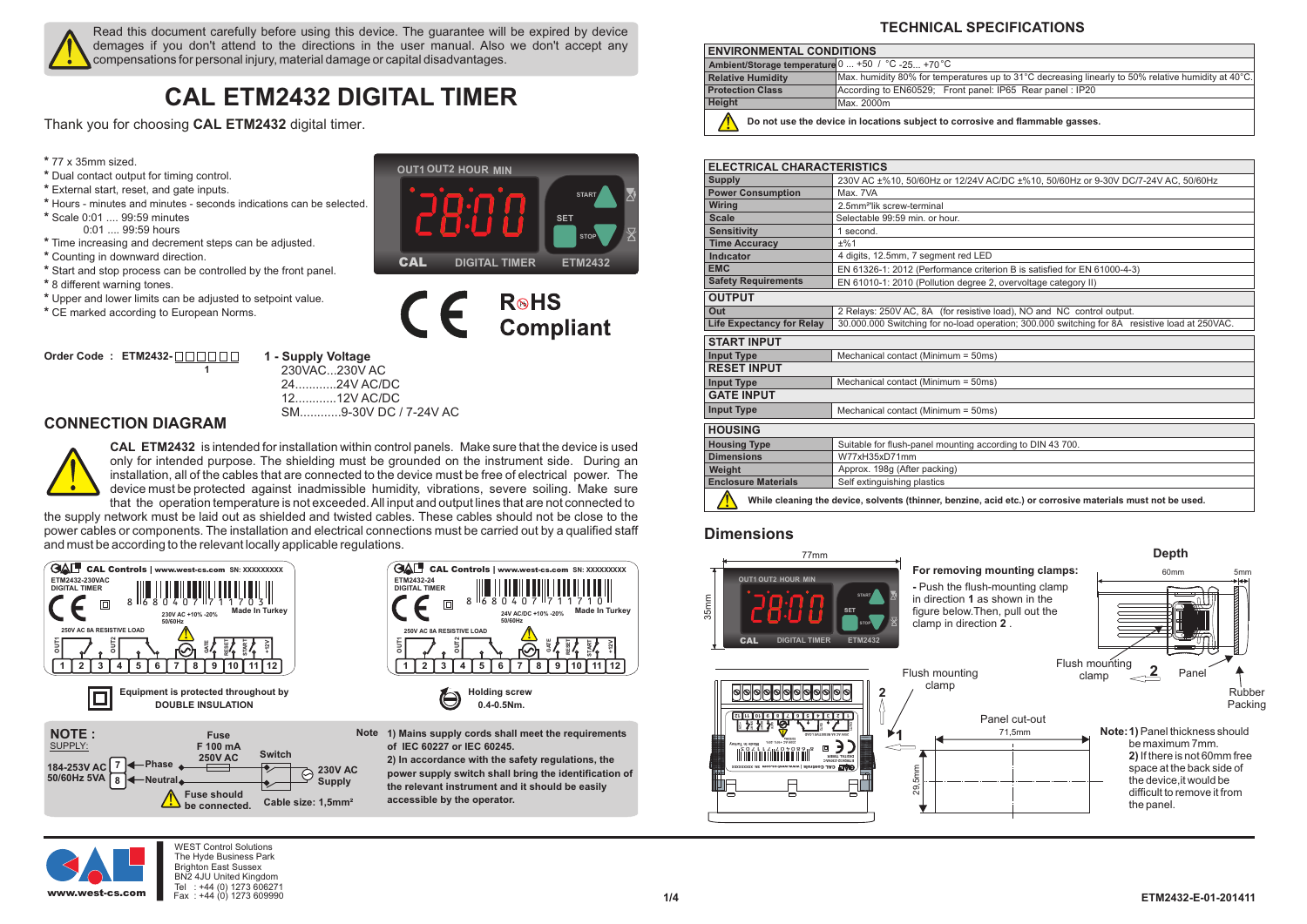

**HOUR LED :** Selected time unit is **HOUR. OUT1 LED**: Specifies the output OUT1. **OUT2 LED :** Specifies the output OUT2. **MIN LED :** Selected time unit is **MINUTE.**

**SET**

Timer value can be set in Running Mode , Parameter values can be set in Programming Mode and newly assigned parameter values can be saved . After parameter values are changed , new values are saved to memory and Running Mode is returned either by pressing <sup>ser</sup> button or by waiting 10 seconds.

Timer is started by pressing **∆** button for 1 second , when **ɔˈɛ***r.z***'** is selected (Except,either parameter or time set value changing) .

Menu parameters can be accessed in Programming Mode. Parameter set values can be increased. Timer set value can be increased in Time Config Mode. Timer set value increases gradually accelerated by pressing continuously.

Timer and audible warning are stopped by pressing **button for 1** second. when  $5 \epsilon \cdot c^2$  is selected (Except, either parameter or time set value changing). Menu parameters can be accessed in Programming mode. Parameter set values can be decreased. Timer set value can be decreased in Time Config Mode. Timer set value decreases gradually accelerated by pressing continuously.



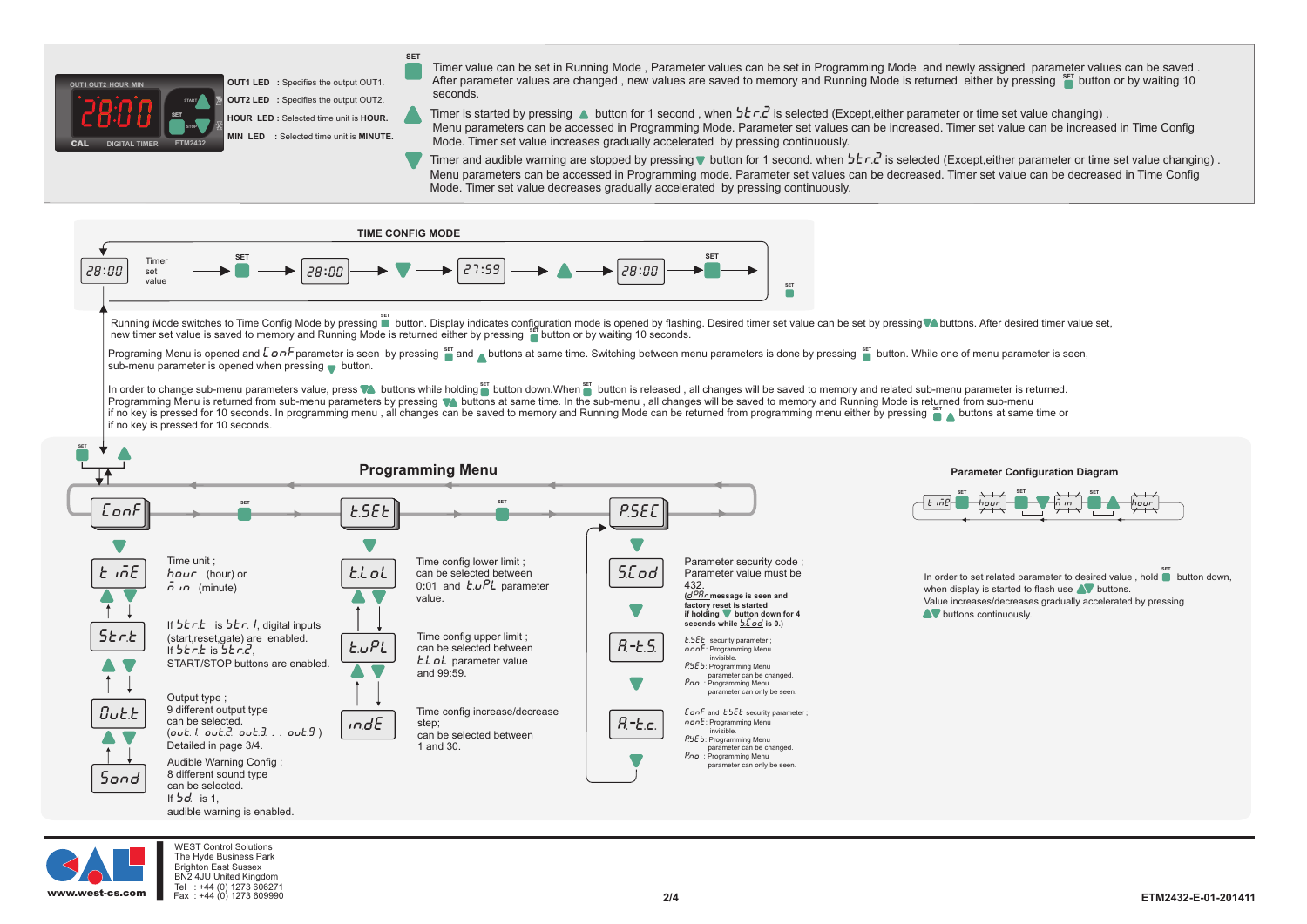#### **CAL ETM 2432 DIGITAL TIMER OUTPUT TYPES**





WEST Control Solutions The Hyde Business Park Brighton East Sussex BN2 4JU United Kingdom<br>Tel : +44 (0) 1273 60627  $: +44 (0) 1273 606271$